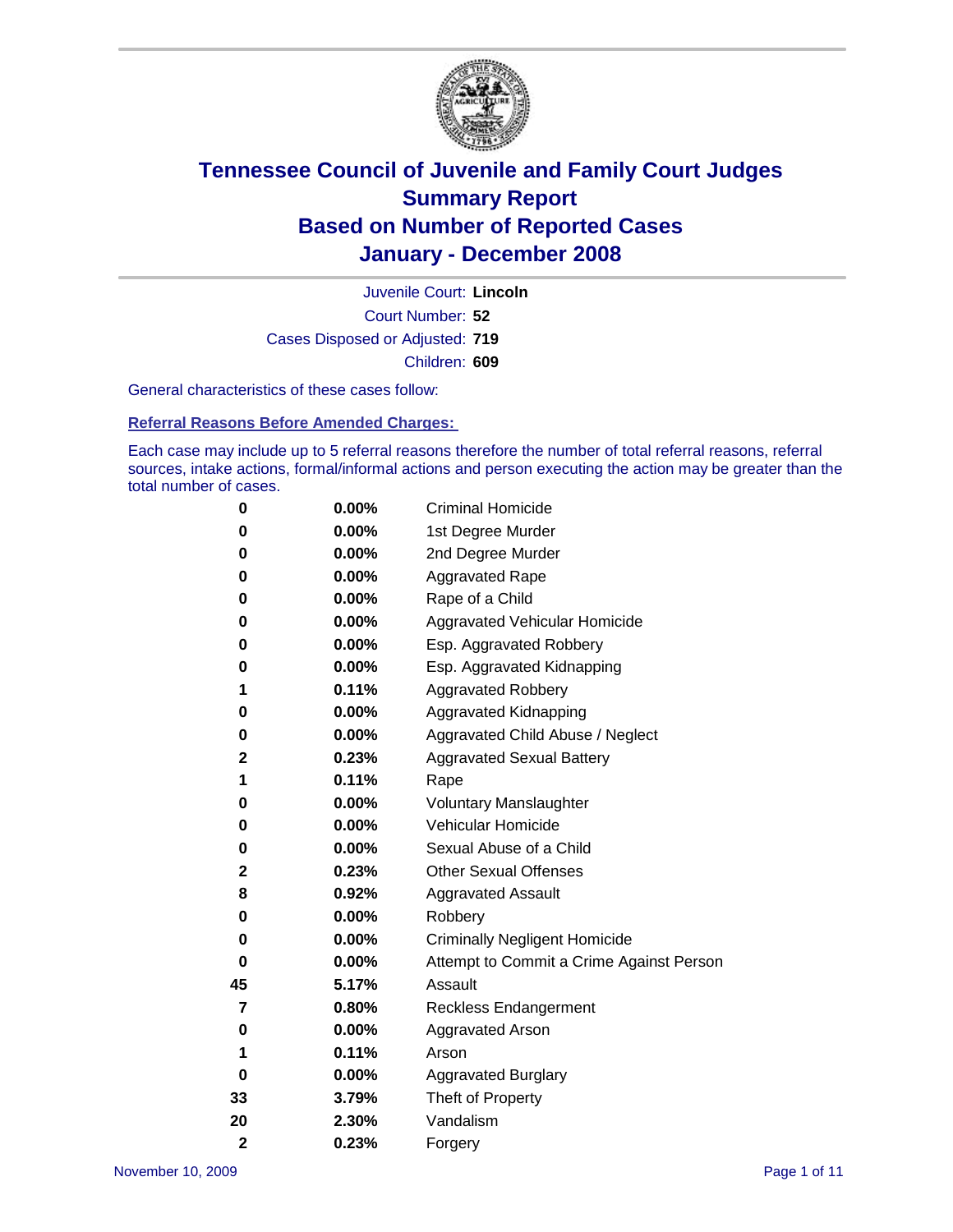

Court Number: **52** Juvenile Court: **Lincoln** Cases Disposed or Adjusted: **719** Children: **609**

#### **Referral Reasons Before Amended Charges:**

Each case may include up to 5 referral reasons therefore the number of total referral reasons, referral sources, intake actions, formal/informal actions and person executing the action may be greater than the total number of cases.

| 0           | 0.00%    | <b>Worthless Checks</b>                                     |
|-------------|----------|-------------------------------------------------------------|
| 0           | 0.00%    | Illegal Possession / Fraudulent Use of Credit / Debit Cards |
| $\mathbf 2$ | 0.23%    | <b>Burglary</b>                                             |
| 0           | 0.00%    | Unauthorized Use of a Vehicle                               |
| 0           | 0.00%    | <b>Cruelty to Animals</b>                                   |
| 3           | 0.34%    | Sale of Controlled Substances                               |
| 6           | 0.69%    | <b>Other Drug Offenses</b>                                  |
| 32          | 3.68%    | Possession of Controlled Substances                         |
| $\mathbf 0$ | 0.00%    | <b>Criminal Attempt</b>                                     |
| 5           | 0.57%    | Carrying Weapons on School Property                         |
| 6           | 0.69%    | Unlawful Carrying / Possession of a Weapon                  |
| $\mathbf 2$ | 0.23%    | <b>Evading Arrest</b>                                       |
| 1           | 0.11%    | Escape                                                      |
| 4           | 0.46%    | Driving Under Influence (DUI)                               |
| 33          | 3.79%    | Possession / Consumption of Alcohol                         |
| 3           | 0.34%    | Resisting Stop, Frisk, Halt, Arrest or Search               |
| 0           | $0.00\%$ | <b>Aggravated Criminal Trespass</b>                         |
| $\bf{0}$    | 0.00%    | Harassment                                                  |
| 11          | 1.26%    | Failure to Appear                                           |
| 5           | 0.57%    | Filing a False Police Report                                |
| $\bf{0}$    | 0.00%    | Criminal Impersonation                                      |
| 31          | 3.56%    | <b>Disorderly Conduct</b>                                   |
| 11          | 1.26%    | <b>Criminal Trespass</b>                                    |
| 5           | 0.57%    | <b>Public Intoxication</b>                                  |
| 0           | 0.00%    | Gambling                                                    |
| 315         | 36.21%   | Traffic                                                     |
| $\mathbf 0$ | $0.00\%$ | <b>Local Ordinances</b>                                     |
| 4           | 0.46%    | Violation of Wildlife Regulations                           |
| 24          | 2.76%    | Contempt of Court                                           |
| 29          | 3.33%    | Violation of Probation                                      |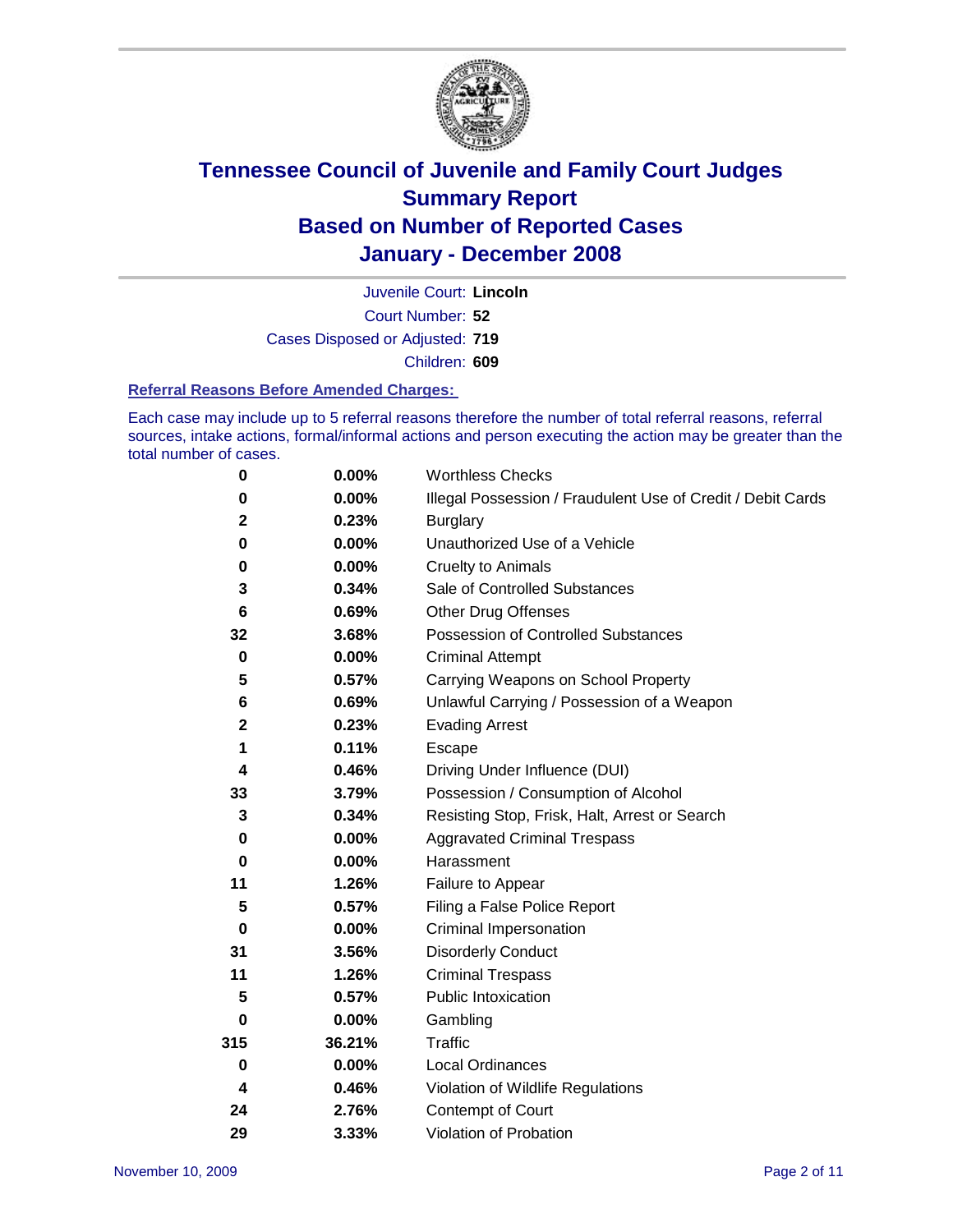

Court Number: **52** Juvenile Court: **Lincoln** Cases Disposed or Adjusted: **719** Children: **609**

#### **Referral Reasons Before Amended Charges:**

Each case may include up to 5 referral reasons therefore the number of total referral reasons, referral sources, intake actions, formal/informal actions and person executing the action may be greater than the total number of cases.

| $\bf{0}$ | 0.00%   | Violation of Aftercare                 |
|----------|---------|----------------------------------------|
| 29       | 3.33%   | <b>Unruly Behavior</b>                 |
| 66       | 7.59%   | Truancy                                |
| 7        | 0.80%   | In-State Runaway                       |
| 1        | 0.11%   | Out-of-State Runaway                   |
| 44       | 5.06%   | Possession of Tobacco Products         |
| 31       | 3.56%   | Violation of a Valid Court Order       |
| 15       | 1.72%   | Violation of Curfew                    |
| 0        | 0.00%   | Sexually Abused Child                  |
| 0        | 0.00%   | <b>Physically Abused Child</b>         |
| 0        | 0.00%   | Dependency / Neglect                   |
| 0        | 0.00%   | <b>Termination of Parental Rights</b>  |
| 0        | 0.00%   | <b>Violation of Pretrial Diversion</b> |
| 0        | 0.00%   | Violation of Informal Adjustment       |
| 0        | 0.00%   | <b>Judicial Review</b>                 |
| 0        | 0.00%   | <b>Administrative Review</b>           |
| 0        | 0.00%   | <b>Foster Care Review</b>              |
| 0        | 0.00%   | Custody                                |
| 0        | 0.00%   | Visitation                             |
| 0        | 0.00%   | Paternity / Legitimation               |
| 0        | 0.00%   | <b>Child Support</b>                   |
| 0        | 0.00%   | <b>Request for Medical Treatment</b>   |
| 0        | 0.00%   | <b>Consent to Marry</b>                |
| 23       | 2.64%   | Other                                  |
| 870      | 100.00% | <b>Total Referrals</b>                 |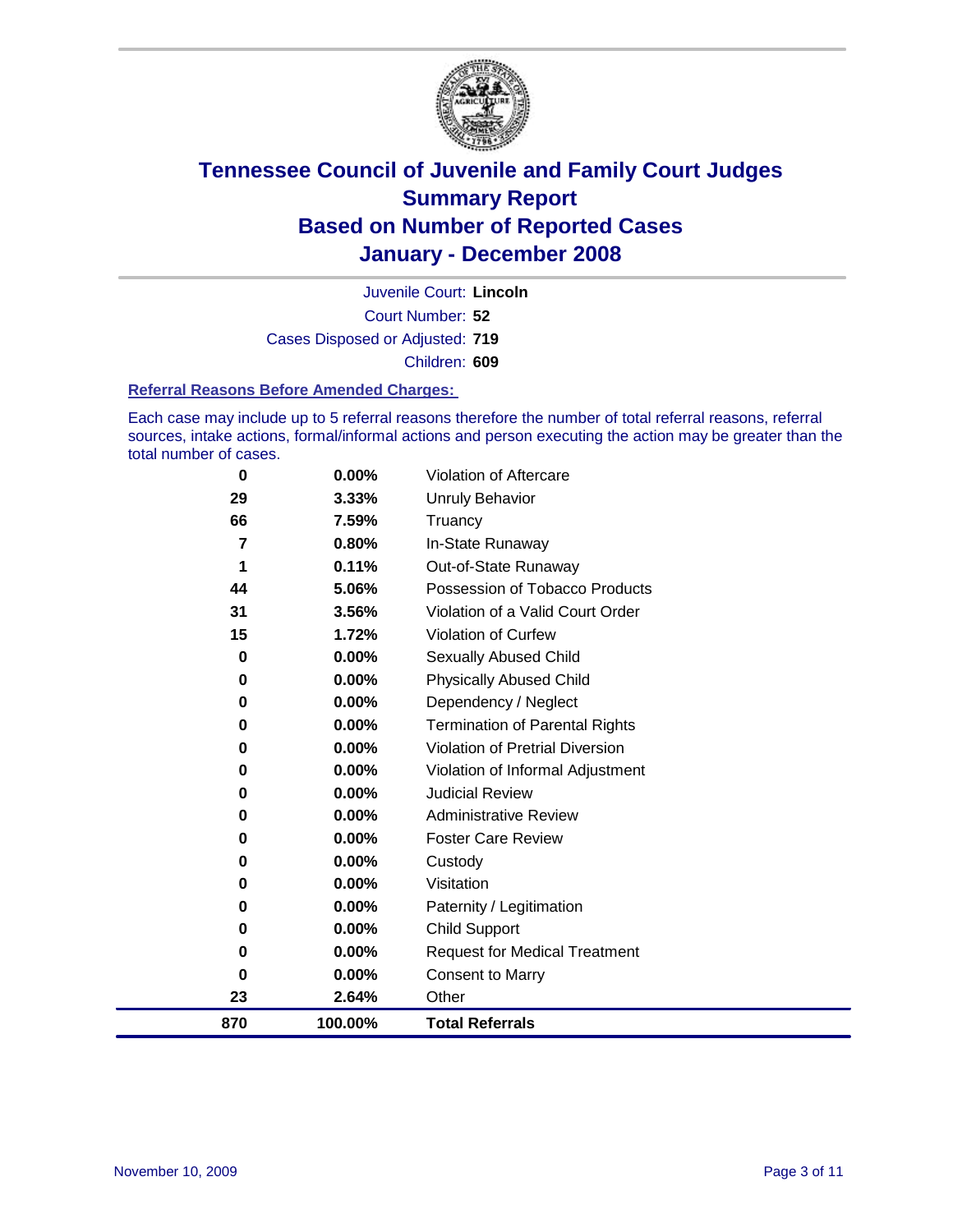

|                            |                                 | Juvenile Court: Lincoln |  |  |  |
|----------------------------|---------------------------------|-------------------------|--|--|--|
|                            |                                 | Court Number: 52        |  |  |  |
|                            | Cases Disposed or Adjusted: 719 |                         |  |  |  |
|                            | Children: 609                   |                         |  |  |  |
| <b>Referral Sources: 1</b> |                                 |                         |  |  |  |
| 619                        | 71.15%                          | Law Enforcement         |  |  |  |
| 32                         | 3.68%                           | Parents                 |  |  |  |

| 870          | 100.00% | <b>Total Referral Sources</b>     |
|--------------|---------|-----------------------------------|
| 0            | 0.00%   | Other                             |
| 0            | 0.00%   | <b>Unknown</b>                    |
| 0            | 0.00%   | Hospital                          |
| 0            | 0.00%   | Child & Parent                    |
| 29           | 3.33%   | Victim                            |
| 0            | 0.00%   | <b>Other Court</b>                |
| $\mathbf{2}$ | 0.23%   | Social Agency                     |
| 64           | 7.36%   | <b>Court Staff</b>                |
| 0            | 0.00%   | <b>District Attorney's Office</b> |
| 0            | 0.00%   | <b>Other State Department</b>     |
| 5            | 0.57%   | <b>DCS</b>                        |
| 0            | 0.00%   | <b>CSA</b>                        |
| 117          | 13.45%  | School                            |
| 0            | 0.00%   | Self                              |
| 2            | 0.23%   | Relatives                         |
| ےد           | ა.ხბ%   | Parents                           |

### **Age of Child at Referral: 2**

| 0   | $0.00\%$ | Unknown            |  |
|-----|----------|--------------------|--|
|     |          |                    |  |
| 0   | $0.00\%$ | Ages 19 and Over   |  |
| 234 | 38.42%   | Ages 17 through 18 |  |
| 256 | 42.04%   | Ages 15 through 16 |  |
| 54  | 8.87%    | Ages 13 through 14 |  |
| 32  | 5.25%    | Ages 11 through 12 |  |
| 33  | 5.42%    | Ages 10 and Under  |  |
|     |          |                    |  |

<sup>1</sup> If different than number of Referral Reasons (870), verify accuracy of your court's data.

One child could be counted in multiple categories, verify accuracy of your court's data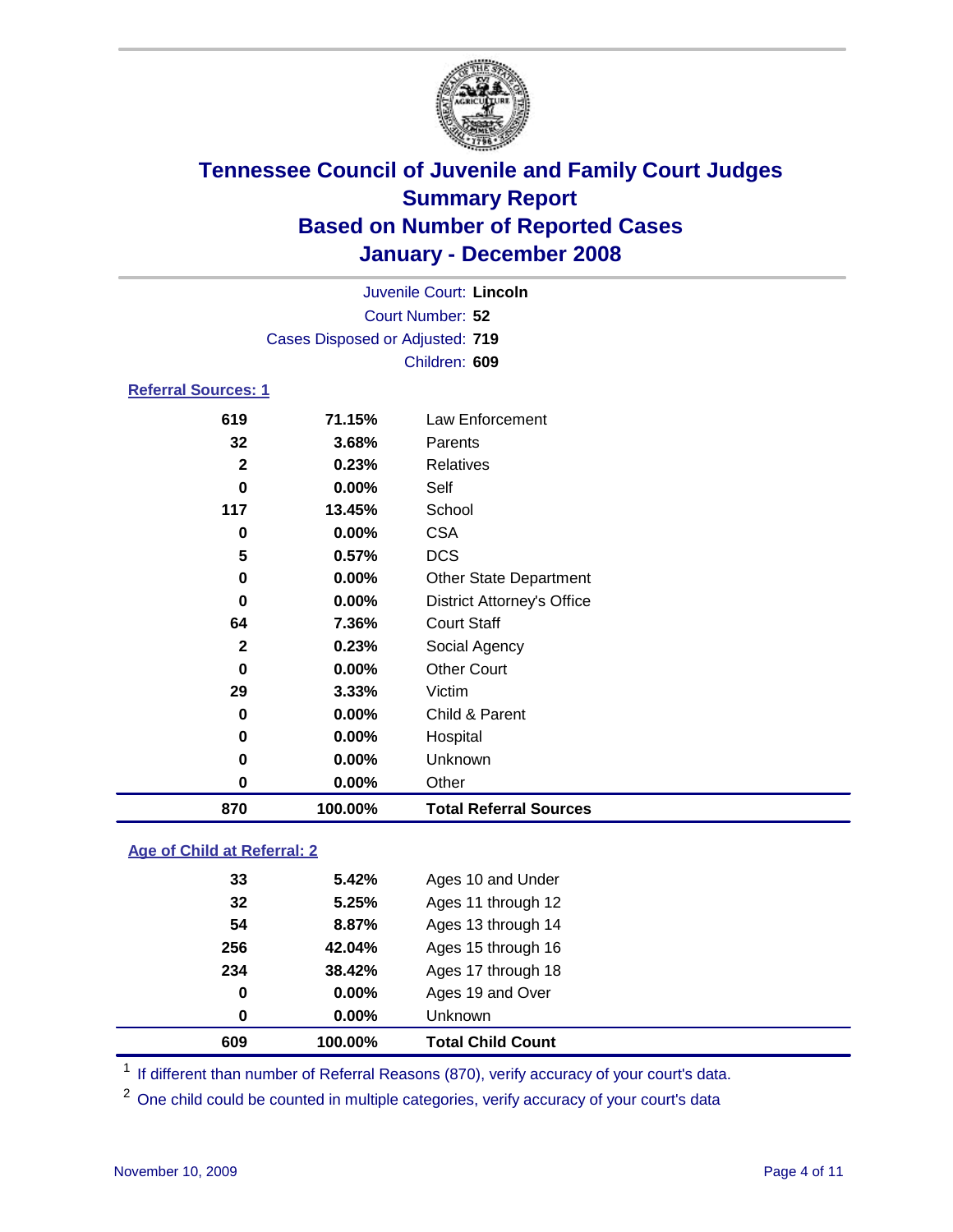

|                                         |         | Juvenile Court: Lincoln  |  |  |  |  |
|-----------------------------------------|---------|--------------------------|--|--|--|--|
| Court Number: 52                        |         |                          |  |  |  |  |
| Cases Disposed or Adjusted: 719         |         |                          |  |  |  |  |
|                                         |         | Children: 609            |  |  |  |  |
| Sex of Child: 1                         |         |                          |  |  |  |  |
| 364                                     | 59.77%  | Male                     |  |  |  |  |
| 244                                     | 40.07%  | Female                   |  |  |  |  |
| 1                                       | 0.16%   | Unknown                  |  |  |  |  |
| 609                                     | 100.00% | <b>Total Child Count</b> |  |  |  |  |
| Race of Child: 1                        |         |                          |  |  |  |  |
| 529                                     | 86.86%  | White                    |  |  |  |  |
| 75                                      | 12.32%  | African American         |  |  |  |  |
| 0                                       | 0.00%   | Native American          |  |  |  |  |
| 0                                       | 0.00%   | Asian                    |  |  |  |  |
| 5                                       | 0.82%   | Mixed                    |  |  |  |  |
| $\bf{0}$                                | 0.00%   | Unknown                  |  |  |  |  |
| 609                                     | 100.00% | <b>Total Child Count</b> |  |  |  |  |
| <b>Hispanic Origin: 1</b>               |         |                          |  |  |  |  |
| 3                                       | 0.49%   | Yes                      |  |  |  |  |
| 606                                     | 99.51%  | No                       |  |  |  |  |
| $\mathbf 0$                             | 0.00%   | Unknown                  |  |  |  |  |
| 609                                     | 100.00% | <b>Total Child Count</b> |  |  |  |  |
| <b>School Enrollment of Children: 1</b> |         |                          |  |  |  |  |
| 604                                     | 99.18%  | Yes                      |  |  |  |  |
| 4                                       | 0.66%   | No                       |  |  |  |  |
| 1                                       | 0.16%   | Unknown                  |  |  |  |  |
| 609                                     | 100.00% | <b>Total Child Count</b> |  |  |  |  |

One child could be counted in multiple categories, verify accuracy of your court's data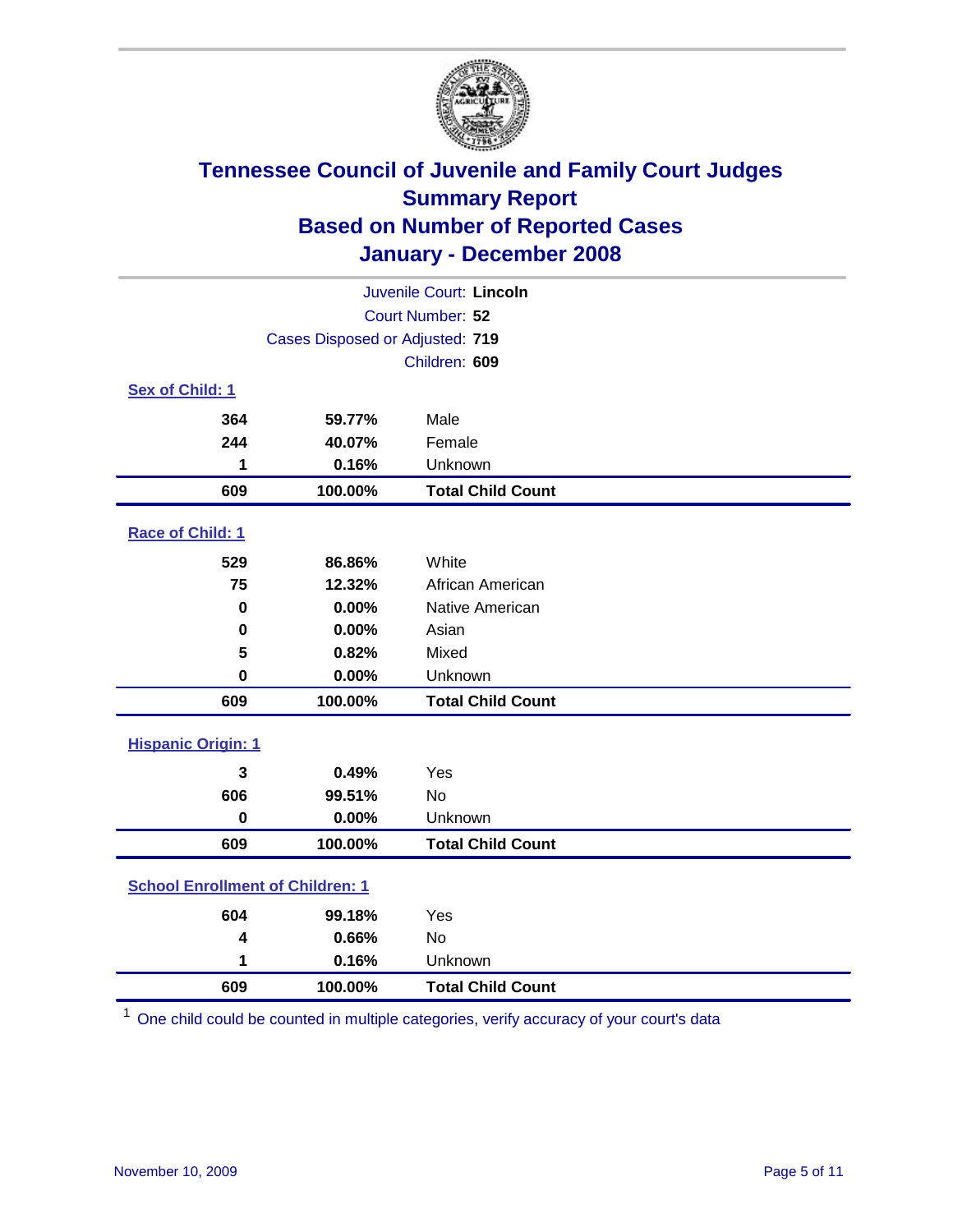

Court Number: **52** Juvenile Court: **Lincoln** Cases Disposed or Adjusted: **719** Children: **609**

#### **Living Arrangement of Child at Time of Referral: 1**

| 609 | 100.00%  | <b>Total Child Count</b>     |
|-----|----------|------------------------------|
|     | 0.16%    | Other                        |
| 0   | 0.00%    | Unknown                      |
| 0   | $0.00\%$ | Independent                  |
| 0   | $0.00\%$ | In an Institution            |
| 0   | $0.00\%$ | In a Residential Center      |
| 0   | 0.00%    | In a Group Home              |
| 4   | 0.66%    | With Foster Family           |
| 4   | 0.66%    | With Adoptive Parents        |
| 51  | 8.37%    | <b>With Relatives</b>        |
| 58  | 9.52%    | With Father                  |
| 282 | 46.31%   | With Mother                  |
| 11  | 1.81%    | With Mother and Stepfather   |
| 7   | 1.15%    | With Father and Stepmother   |
| 191 | 31.36%   | With Both Biological Parents |
|     |          |                              |

#### **Type of Detention: 2**

| 719 | 100.00%  | <b>Total Detention Count</b> |
|-----|----------|------------------------------|
| 0   | $0.00\%$ | Other                        |
| 694 | 96.52%   | Does Not Apply               |
| 0   | $0.00\%$ | <b>Unknown</b>               |
| 0   | $0.00\%$ | <b>Psychiatric Hospital</b>  |
| 0   | $0.00\%$ | Jail - No Separation         |
| 0   | $0.00\%$ | Jail - Partial Separation    |
| 0   | $0.00\%$ | Jail - Complete Separation   |
| 18  | 2.50%    | Juvenile Detention Facility  |
| 7   | 0.97%    | Non-Secure Placement         |
|     |          |                              |

<sup>1</sup> One child could be counted in multiple categories, verify accuracy of your court's data

<sup>2</sup> If different than number of Cases (719) verify accuracy of your court's data.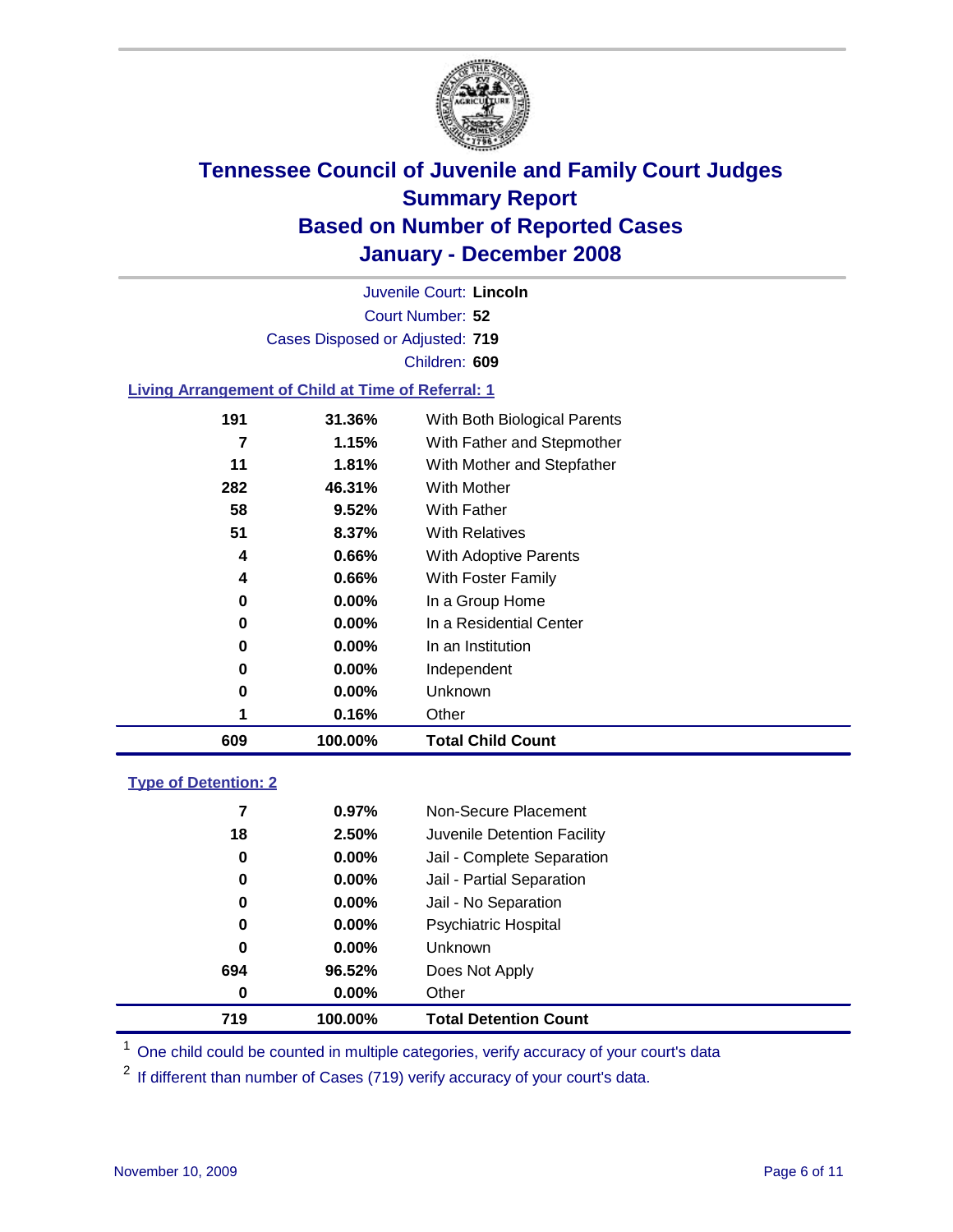

|                                                    | Juvenile Court: Lincoln         |                                      |  |  |  |  |  |
|----------------------------------------------------|---------------------------------|--------------------------------------|--|--|--|--|--|
|                                                    | Court Number: 52                |                                      |  |  |  |  |  |
|                                                    | Cases Disposed or Adjusted: 719 |                                      |  |  |  |  |  |
|                                                    | Children: 609                   |                                      |  |  |  |  |  |
| <b>Placement After Secure Detention Hearing: 1</b> |                                 |                                      |  |  |  |  |  |
| 9                                                  | 1.25%                           | Returned to Prior Living Arrangement |  |  |  |  |  |
| $\bf{0}$                                           | 0.00%                           | Juvenile Detention Facility          |  |  |  |  |  |
| 3                                                  | 0.42%                           | Jail                                 |  |  |  |  |  |
| 5                                                  | 0.70%                           | Shelter / Group Home                 |  |  |  |  |  |
| 1                                                  | 0.14%                           | Foster Family Home                   |  |  |  |  |  |
| $\bf{0}$                                           | 0.00%                           | Psychiatric Hospital                 |  |  |  |  |  |
| 0                                                  | 0.00%                           | Unknown                              |  |  |  |  |  |
| 694                                                | 96.52%                          | Does Not Apply                       |  |  |  |  |  |
| 7                                                  | 0.97%                           | Other                                |  |  |  |  |  |
| 719                                                | 100.00%                         | <b>Total Placement Count</b>         |  |  |  |  |  |
| <b>Intake Actions: 2</b>                           |                                 |                                      |  |  |  |  |  |
| 384                                                | 44.14%                          | <b>Petition Filed</b>                |  |  |  |  |  |
| $\bf{0}$                                           | 0.00%                           | <b>Motion Filed</b>                  |  |  |  |  |  |
| 485                                                | 55.75%                          | <b>Citation Processed</b>            |  |  |  |  |  |
| $\bf{0}$                                           | 0.00%                           |                                      |  |  |  |  |  |
| $\bf{0}$                                           | 0.00%                           | Notification of Paternity Processed  |  |  |  |  |  |
|                                                    | 0.11%                           | Scheduling of Judicial Review        |  |  |  |  |  |
| 1                                                  |                                 | Scheduling of Administrative Review  |  |  |  |  |  |
| 0                                                  | 0.00%                           | Scheduling of Foster Care Review     |  |  |  |  |  |
| 0                                                  | 0.00%                           | Unknown                              |  |  |  |  |  |
| 0                                                  | 0.00%                           | Does Not Apply                       |  |  |  |  |  |
| $\bf{0}$                                           | 0.00%                           | Other                                |  |  |  |  |  |
| 870                                                | 100.00%                         | <b>Total Intake Count</b>            |  |  |  |  |  |

<sup>1</sup> If different than number of Cases (719) verify accuracy of your court's data.

<sup>2</sup> If different than number of Referral Reasons (870), verify accuracy of your court's data.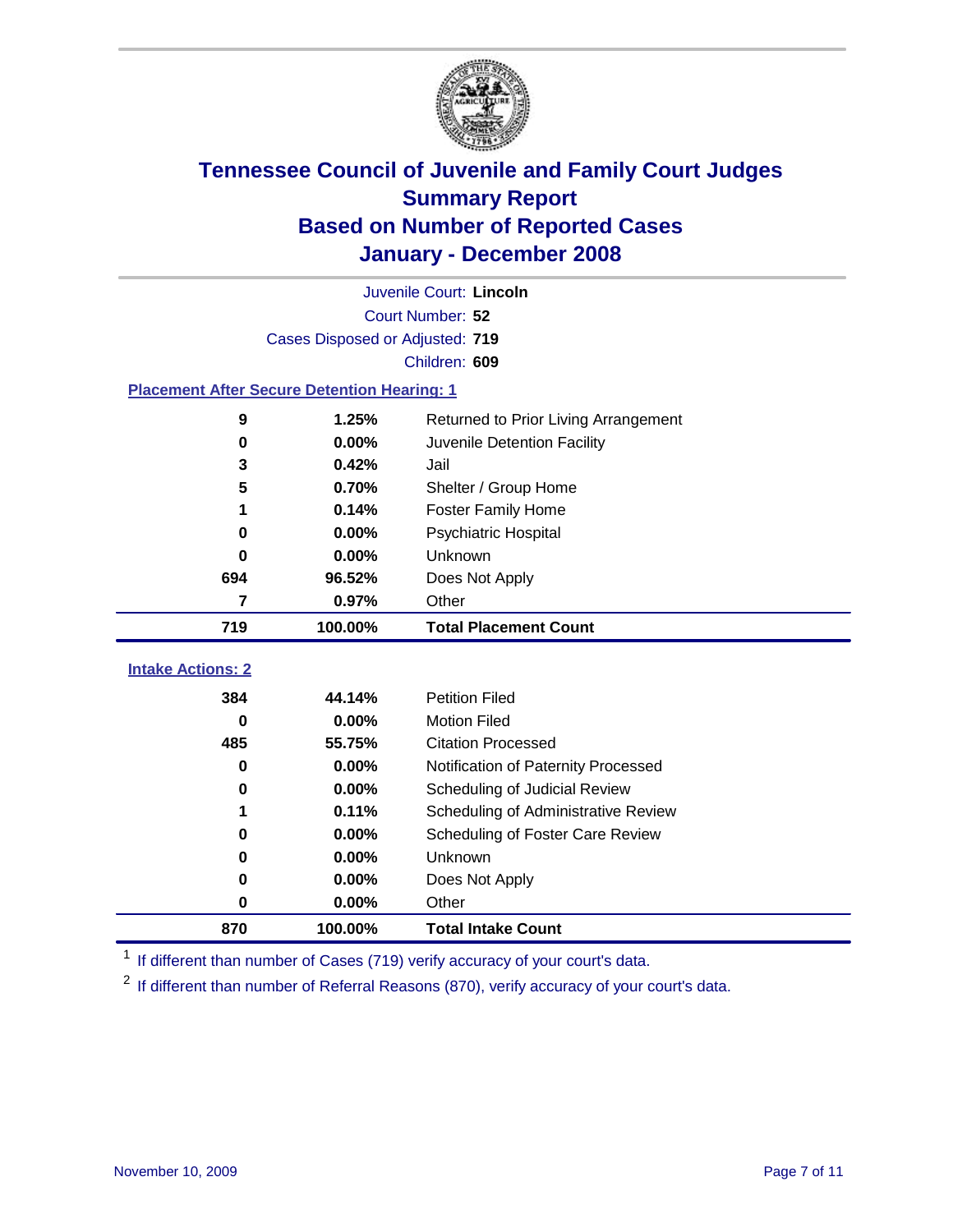

Court Number: **52** Juvenile Court: **Lincoln** Cases Disposed or Adjusted: **719** Children: **609**

### **Last Grade Completed by Child: 1**

| 0           | 0.00%   | Too Young for School     |
|-------------|---------|--------------------------|
| 0           | 0.00%   | Preschool                |
| $\mathbf 2$ | 0.33%   | Kindergarten             |
| 6           | 0.99%   | 1st Grade                |
| 7           | 1.15%   | 2nd Grade                |
| 9           | 1.48%   | 3rd Grade                |
| 8           | 1.31%   | 4th Grade                |
| 12          | 1.97%   | 5th Grade                |
| 16          | 2.63%   | 6th Grade                |
| 27          | 4.43%   | 7th Grade                |
| 36          | 5.91%   | 8th Grade                |
| 70          | 11.49%  | 9th Grade                |
| 117         | 19.21%  | 10th Grade               |
| 187         | 30.71%  | 11th Grade               |
| 111         | 18.23%  | 12th Grade               |
| 0           | 0.00%   | Non-Graded Special Ed    |
| 0           | 0.00%   | <b>GED</b>               |
| 0           | 0.00%   | Graduated                |
| 1           | 0.16%   | Never Attended School    |
| 0           | 0.00%   | Unknown                  |
| 0           | 0.00%   | Other                    |
| 609         | 100.00% | <b>Total Child Count</b> |

### **Enrolled in Special Education: 1**

| 609 | 100.00%  | <b>Total Child Count</b> |  |
|-----|----------|--------------------------|--|
| 0   | $0.00\%$ | Unknown                  |  |
| 573 | 94.09%   | No                       |  |
| 36  | $5.91\%$ | Yes                      |  |
|     |          |                          |  |

<sup>1</sup> One child could be counted in multiple categories, verify accuracy of your court's data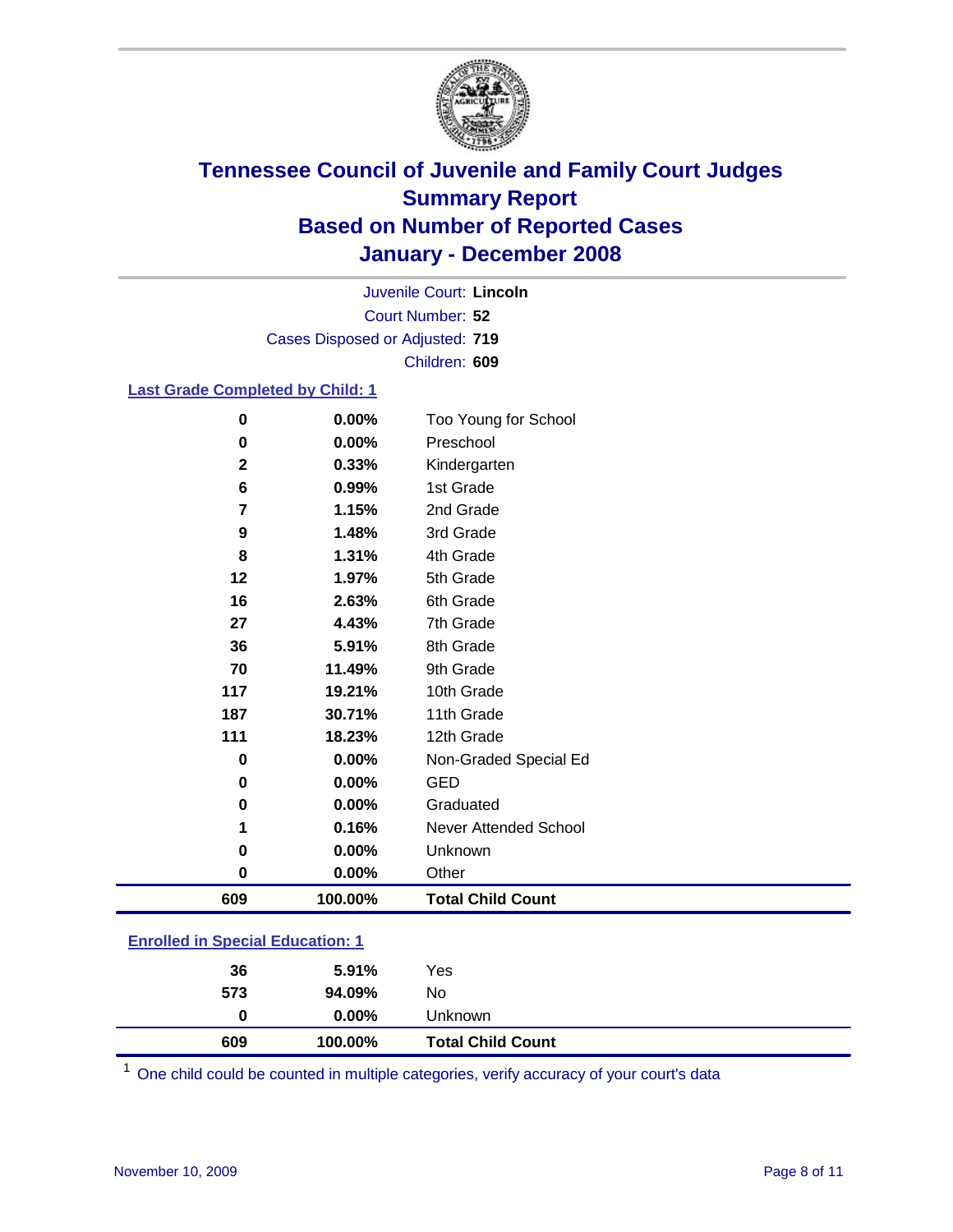

|                              |                                 | Juvenile Court: Lincoln   |
|------------------------------|---------------------------------|---------------------------|
|                              |                                 | Court Number: 52          |
|                              | Cases Disposed or Adjusted: 719 |                           |
|                              |                                 | Children: 609             |
| <b>Action Executed By: 1</b> |                                 |                           |
| 870                          | 100.00%                         | Judge                     |
| 0                            | $0.00\%$                        | Referee                   |
| 0                            | $0.00\%$                        | <b>YSO</b>                |
| 0                            | $0.00\%$                        | Other                     |
| 0                            | $0.00\%$                        | Unknown                   |
| 870                          | 100.00%                         | <b>Total Action Count</b> |

### **Formal / Informal Actions: 1**

| 15  | 1.72%     | Dismissed                                        |
|-----|-----------|--------------------------------------------------|
| 571 | 65.63%    | Retired / Nolle Prosequi                         |
| 116 | $13.33\%$ | <b>Complaint Substantiated Delinquent</b>        |
| 43  | 4.94%     | <b>Complaint Substantiated Status Offender</b>   |
| 0   | 0.00%     | <b>Complaint Substantiated Dependent/Neglect</b> |
| 0   | 0.00%     | <b>Complaint Substantiated Abused</b>            |
| 0   | $0.00\%$  | <b>Complaint Substantiated Mentally III</b>      |
| 0   | $0.00\%$  | Informal Adjustment                              |
| 0   | $0.00\%$  | <b>Pretrial Diversion</b>                        |
| 4   | 0.46%     | <b>Transfer to Adult Court Hearing</b>           |
| 0   | $0.00\%$  | Charges Cleared by Transfer to Adult Court       |
| 0   | $0.00\%$  | Special Proceeding                               |
| 0   | $0.00\%$  | <b>Review Concluded</b>                          |
| 121 | 13.91%    | Case Held Open                                   |
| 0   | $0.00\%$  | Other                                            |
| 0   | $0.00\%$  | Unknown                                          |
| 870 | 100.00%   | <b>Total Action Count</b>                        |

<sup>1</sup> If different than number of Referral Reasons (870), verify accuracy of your court's data.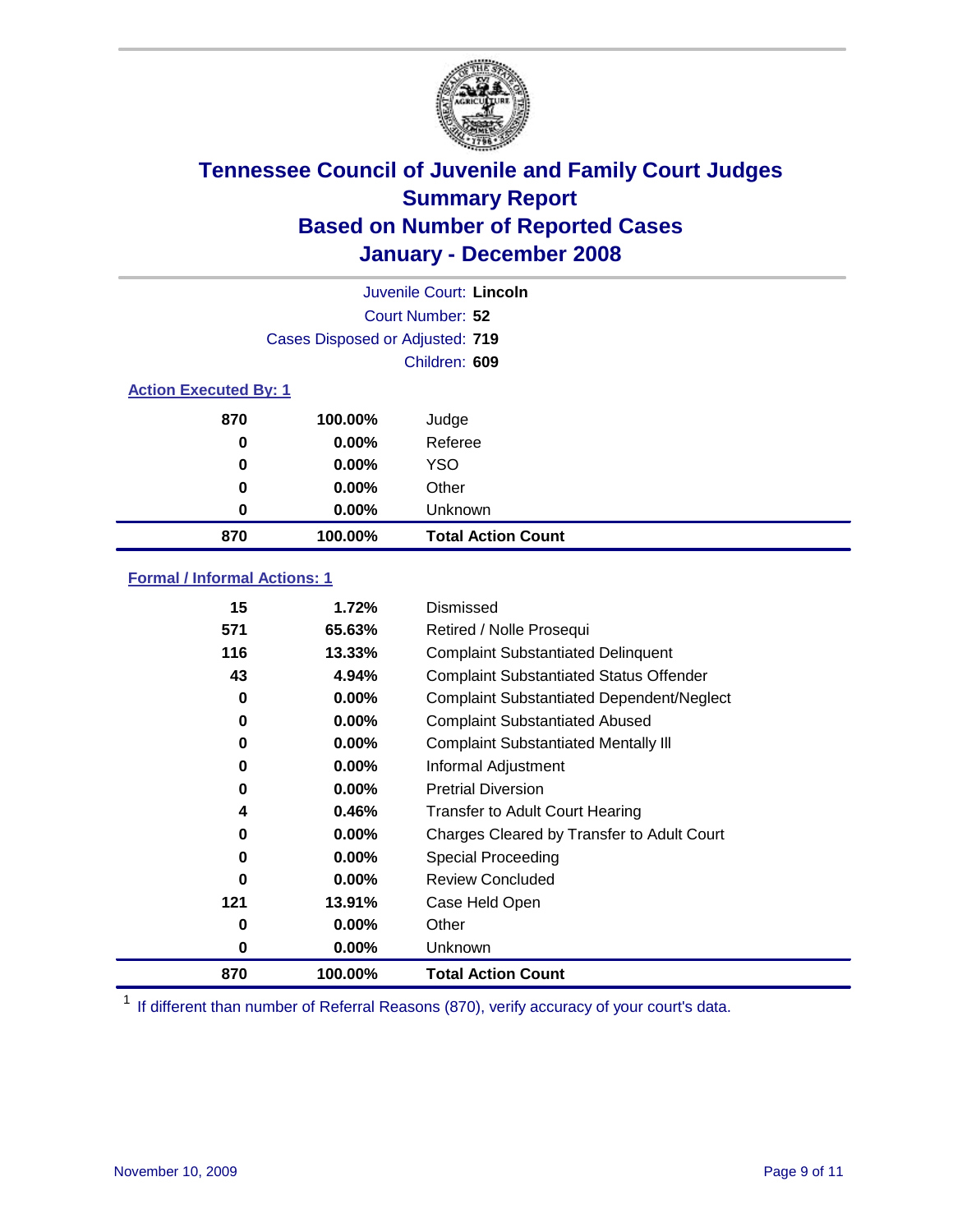

|                       |                                 | Juvenile Court: Lincoln                               |
|-----------------------|---------------------------------|-------------------------------------------------------|
|                       |                                 | Court Number: 52                                      |
|                       | Cases Disposed or Adjusted: 719 |                                                       |
|                       |                                 | Children: 609                                         |
| <b>Case Outcomes:</b> |                                 | There can be multiple outcomes for one child or case. |
| 6                     | 0.53%                           | <b>Case Dismissed</b>                                 |
| 137                   | 12.09%                          | Case Retired or Nolle Prosequi                        |
| 0                     | 0.00%                           | Warned / Counseled                                    |
| 104                   | 9.18%                           | <b>Held Open For Review</b>                           |
| 54                    | 4.77%                           | Supervision / Probation to Juvenile Court             |
| 0                     | 0.00%                           | <b>Probation to Parents</b>                           |
| 26                    | 2.29%                           | Referral to Another Entity for Supervision / Service  |
| 39                    | 3.44%                           | Referred for Mental Health Counseling                 |
| 54                    | 4.77%                           | Referred for Alcohol and Drug Counseling              |
| 0                     | 0.00%                           | Referred to Alternative School                        |
| $\mathbf{2}$          | 0.18%                           | Referred to Private Child Agency                      |
| 49                    | 4.32%                           | Referred to Defensive Driving School                  |
| $\mathbf{2}$          | 0.18%                           | Referred to Alcohol Safety School                     |
| 0                     | 0.00%                           | Referred to Juvenile Court Education-Based Program    |
| 5                     | 0.44%                           | Driver's License Held Informally                      |
| 0                     | 0.00%                           | <b>Voluntary Placement with DMHMR</b>                 |
| 0                     | 0.00%                           | <b>Private Mental Health Placement</b>                |
| 0                     | 0.00%                           | <b>Private MR Placement</b>                           |
| 0                     | 0.00%                           | Placement with City/County Agency/Facility            |
| 1                     | 0.09%                           | Placement with Relative / Other Individual            |
| 33                    | 2.91%                           | Fine                                                  |
| 310                   | 27.36%                          | <b>Public Service</b>                                 |
| 10                    | 0.88%                           | Restitution                                           |
| 0                     | 0.00%                           | <b>Runaway Returned</b>                               |
| 28                    | 2.47%                           | No Contact Order                                      |
| 0                     | 0.00%                           | Injunction Other than No Contact Order                |
| 0                     | 0.00%                           | <b>House Arrest</b>                                   |
| 1                     | 0.09%                           | <b>Court Defined Curfew</b>                           |
| 0                     | 0.00%                           | Dismissed from Informal Adjustment                    |
| 0                     | 0.00%                           | <b>Dismissed from Pretrial Diversion</b>              |
| 0                     | 0.00%                           | <b>Released from Probation</b>                        |
| 3                     | 0.26%                           | <b>Transferred to Adult Court</b>                     |
| 0                     | $0.00\%$                        | <b>DMHMR Involuntary Commitment</b>                   |